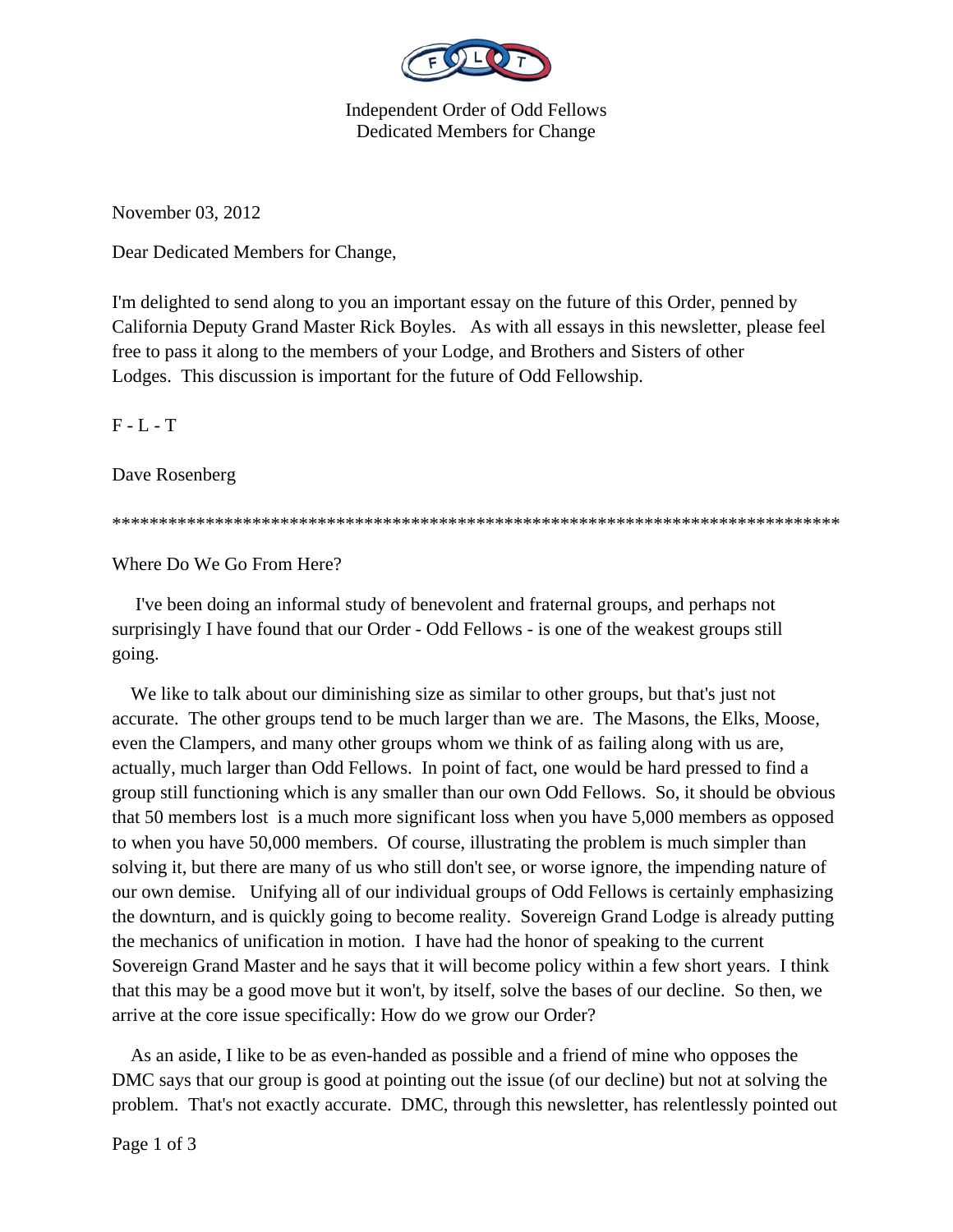

Independent Order of Odd Fellows Dedicated Members for Change

the 66 year drop in membership in the California Odd Fellows (we now have just a bit over 4,000 members, a decline of over 90% from where we stood after World War II). And DMC, through this newsletter, has offered numerous, proven suggestions to help individual members and individual Lodges grow (for example, Dave Rosenberg in recent newsletters has suggested 10 ways for members and Lodges to attract applicants). In addition, DMC members have submitted resolutions to Grand Lodge aimed at increasing membership, and these resolutions have been adopted (for example, resolutions dealing with open meetings of Lodges, increasing our community involvement and visibility, improving our good fellowship and social activities for our members, the Membership Challenge Grant Program, etc.) Clearly, DMC has not been silent on the need for new members, and on ways to get there.

 We now have about 130 Odd Fellow Lodges within the State of California (where once we had hundreds of Lodges) and in order for us to solve another Lodge's declining membership, we would need to examine it closely and make the corresponding adjustments. Every Lodge is unique. What we can do in the DMC and throughout the order is to find attributes of successful Lodges and show how those attributes may work in our other Lodges - best practices, if you will. What gives me hope for the future is that we DO have a few successful - in fact, very successful - Lodges that are growing and thriving. We have Lodges in excess of 100 members that keep expanding. So, clearly, they show a path to the future which is a path of growth and opportunity, not a path of stagnation and decline. Unfortunately, the vast majority of our remaining 130 Lodges are declining in membership, and many are simply failing at a greatly accelerated rate. We are now losing Lodges at the rate of at least 10-12 yearly. It does not require a MENSA candidate to see that at that rate, only two possible futures remain for Odd Fellowship in California in our generation: either we will completely disappear as a fraternal order, or we will survive through just a few (perhaps 10-15) successful Lodges operating independently here and there in California. A refusal to recognize the issue will not make it any less severe, and there will quickly come a time when the decline is too rapid to stop or to cause it to reverse itself. We have to quit debating the issue and band together to survive as a viable Grand Lodge of California.

 The complexity of the issue is best solved at its basic level, which is, of course, your own Lodge and you. The DMC committee can point out ways in which Lodges have grown but they can't externally grow your Lodge. Your Lodge has to do its own heavy lifting. And the heavy lifting starts with each of us, as Odd Fellows. We, as individual members, can't sit back and wait for the other guy to solve the problem. We, and each of us, has to take custody of the issue. So, when someone who opposes say, Davis Lodge, San Francisco, or one of the other lodges where they are experiencing growth, I feel the need to tell them that this opposition is not only counterproductive, but more importantly, it is misdirected. So, an argument one might put forward is why does the DMC exist if it can't solve the problem of declining membership directly. What